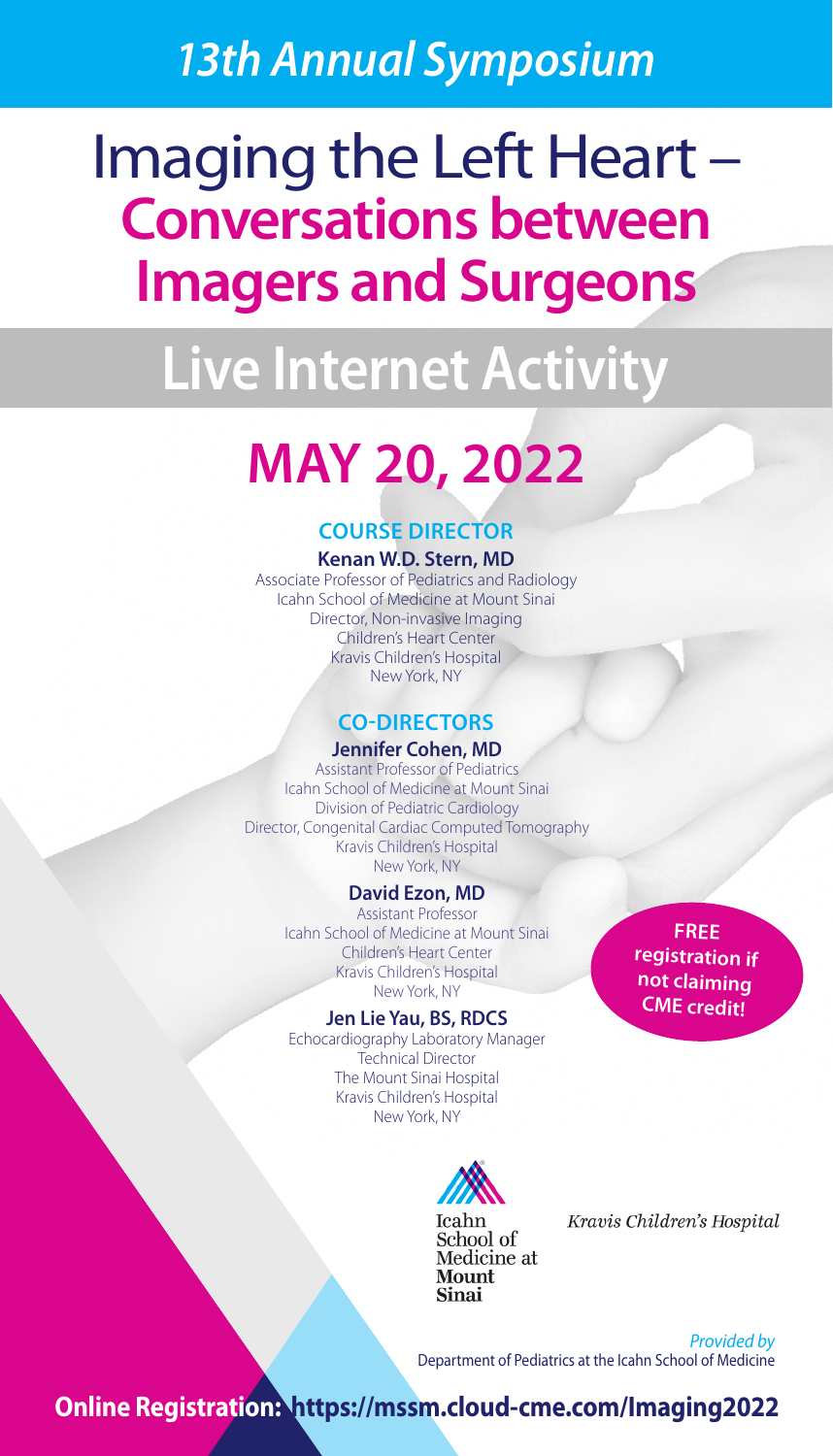# *13th Annual Symposium* **Imaging the Left Heart – Conversations between Imagers and Surgeons**

# **PROGRAM DESCRIPTION**

This CME activity will focus on advanced imaging of congenital and acquired left heart disease in the fetus, child and adult.

The performance of imaging and communication of imaging findings to surgeons and interventionalists will be highlighted, with special emphasis on practical aspects of imaging, and what is most important and relevant to patient care and outcomes.

Talks by congenital cardiac imagers will be paired with talks by surgeons and interventionalists on lesions encompassing the mitral valve, left ventricular outflow tract, aortic valve, coronary arteries and aorta.

Talks will be supplemented by discussion between the imager and surgeon/ interventionalist with audience participation and clinical case presentations..

# **LEARNING OBJECTIVES**

# *At the conclusion of this activity, participants will be able to:*

- $\blacksquare$  Understand the anatomy and pathophysiology of left heart diseases including congenital mitral valve disease, left ventricular outflow tract disease, coronary artery anomalies, aortic valve disease, coarctation and aortopathies – and how imaging can be employed to assess these lesions
- $\blacksquare$  Appropriately interpret and communicate imaging findings to interventionalists, surgeons, and other care team members, in order to optimize understanding of left heart lesions and develop appropriate treatment plans to improve patient outcomes

# **WHO SHOULD ATTEND**

Physicians, trainees, sonographers, nurse practitioners and physician assistants in the fields of congenital cardiology, obstetrics, perinatal medicine and radiology.

# **REGISTER ONLINE**

# 8 **https://mssm.cloud-cme.com/Imaging2022**

Registration for this activity is complimentary unless you are claiming CME credit. If you are claiming CME credit a \$50 fee will apply. Please register accordingly.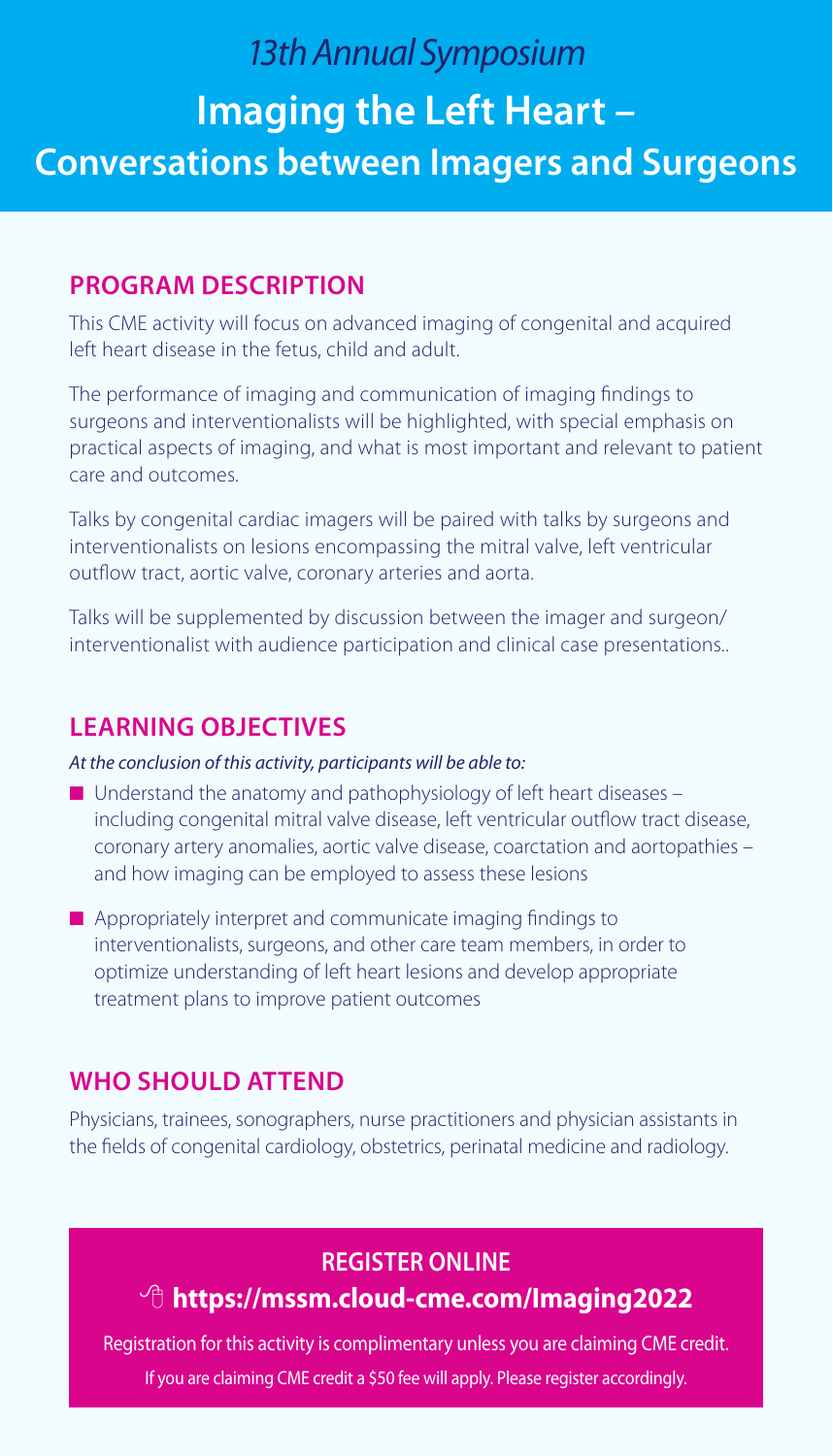| $9:00 - 9:05$ AM                   | Introduction<br>Kenan W.D. Stern, MD                                           |
|------------------------------------|--------------------------------------------------------------------------------|
| <b>Session I: The Mitral Valve</b> | Moderators: Erin Paul, MD and Supriya Jain, MD                                 |
| $9:05 - 9:25$                      | Imaging The Mitral Valve: Pathoanatomical Considerations<br>Ira A. Parness, MD |
| $9:25 - 9:45$                      | Mitral Valve Surgery: What Imaging Can and Can't Tell Me<br>Pedro del Nido. MD |
| $9:45 - 9:55$                      | O and A                                                                        |
| $9.55 - 10.10$                     | <b>Case Presentation</b>                                                       |

10:10 – 10:20 BREAK/EXHIBITS

# **Session II: The Left Ventricular Outflow**

*Moderators: Miwa K. Geiger, MD and Puneet Bhatla, MD*

| $10:20 - 10:40$ | Imaging The Left Ventricular Outflow: Chordae, Membranes and Muscles, Oh My!<br>Leo Lopez, MD       |
|-----------------|-----------------------------------------------------------------------------------------------------|
| $10:40 - 11:00$ | Surgical Approach to Left Ventricular Outflow Repair: Imaging Considerations<br>Peter Pastuszko, MD |
| $11:00 - 11:10$ | O and A                                                                                             |
| $11:10 - 11:25$ | <b>Case Presentation</b>                                                                            |
| $11:25 - 11:35$ | <b>BREAK/EXHIBITS</b>                                                                               |

# **Session III: The Aortic Valve**

*Moderators: David Ezon, MD and Simone Jhaveri, MD*

| $11:35 - 11:55$         | Imaging The Aortic Valve: It's Not As Simple As You Think<br>David Ezon, MD         |
|-------------------------|-------------------------------------------------------------------------------------|
| $11:55$ AM – $12:15$ PM | Complex Aortic Valve Surgery: How Imaging Helps Me Prepare<br>Ismail El-Hamamsy, MD |
| $12:15 - 12:25$         | O and A                                                                             |
| $12.25 - 12.40$         | <b>Case Presentation</b>                                                            |
| $12.40 - 1.20$          | <b>BREAK/EXHIBITS</b>                                                               |

# **Session IV: The Coronary Arteries**

*Moderators: Joseph Mahgerefteh, MD and Kanwal M. Farooqi, MD*

| $1.20 - 1.40$ | <b>Advanced Coronary Artery Imaging</b><br>Kanwal M. Faroogi, MD                   |
|---------------|------------------------------------------------------------------------------------|
| $1:40 - 2:00$ | Coronary Artery Surgery: How Imaging Informs My Repair<br><b>Raghav Murthy, MD</b> |
| $2:00 - 2:10$ | O and A                                                                            |
| $2:10 - 2:25$ | <b>Case Presentation</b>                                                           |
| $2:25 - 2:35$ | <b>BREAK/EXHIBITS</b>                                                              |
|               |                                                                                    |

# **Session V: The Aorta**

*Moderators: Jennifer Cohen, MD and Nadine Choueiter, MD*

| $2:35 - 2:55$ | Comprehensive Aortic Imaging: From Stem to Stern<br>Jennifer Cohen, MD                                           |
|---------------|------------------------------------------------------------------------------------------------------------------|
| $2:55 - 3:15$ | You Want Me To Do What? Catheter-based Aortic Interventions:<br>How the Imager Can Help Me<br>Robert H. Pass, MD |
| $3:15 - 3:25$ | Q and A                                                                                                          |
| $3:25 - 3:40$ | <b>Case Presentation</b>                                                                                         |
| $3:40 - 3:45$ | Wrap-up<br>Kenan W.D. Stern, MD                                                                                  |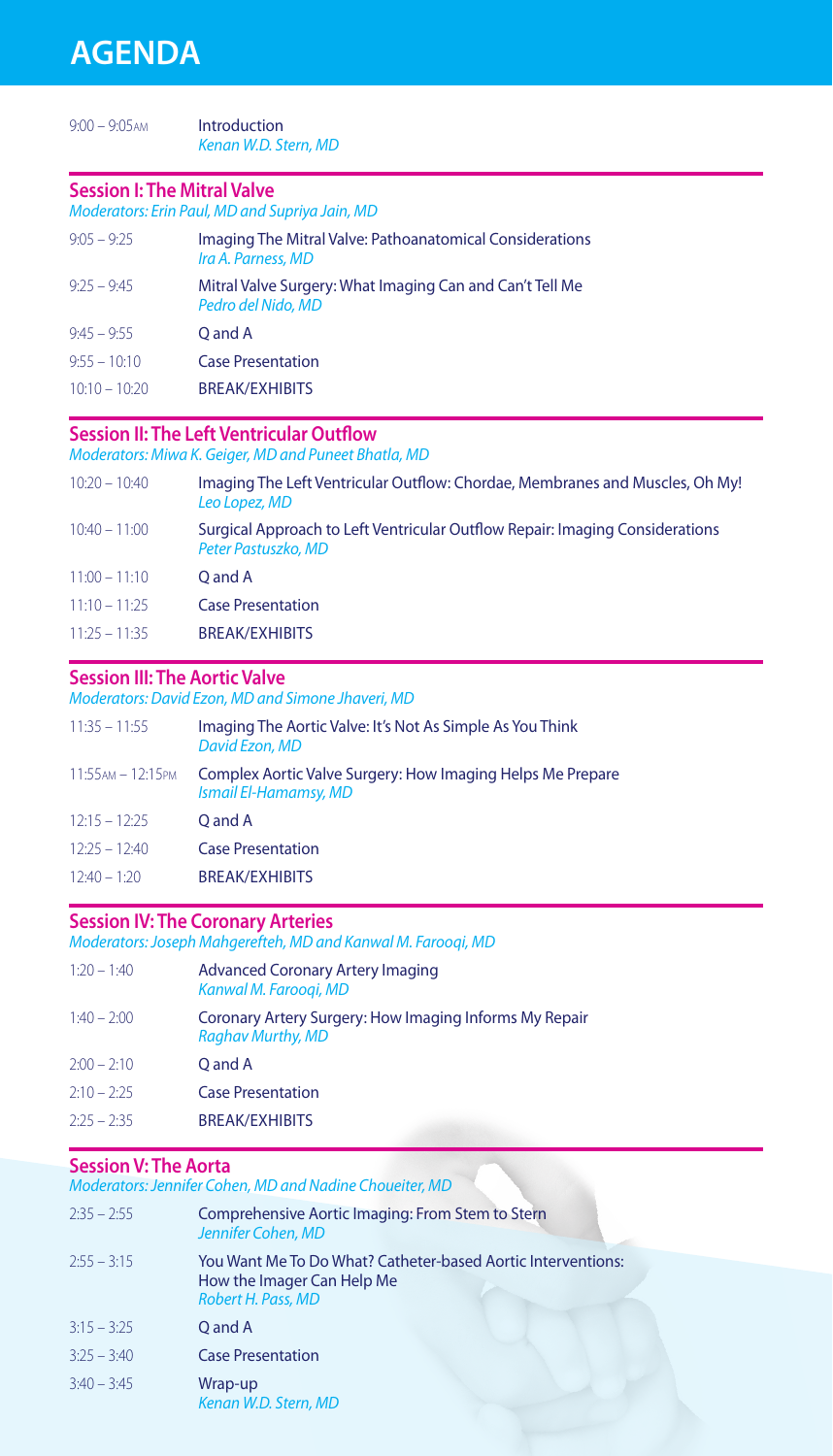# **FACULTY**

# **COURSE DIRECTOR**

### **KENAN W.D. STERN, MD**

sor of Pediatrics and Radiology Icahn School of Medicine at Mount Sinai Director, Non-invasive Imaging Children's Heart Center Kravis Children's Hospital New York, NY

# **COURSE CO-DIRECTORS**

# **JENNIFER COHEN, MD**

Int Professor of Pediatrics Icahn School of Medicine at Mount Sinai Division of Pediatric Cardiology Director, Congenital Cardiac Computed Tomography Kravis Children's Hospitai New York, NY

## **JEN LIE YAU, BS, RDCS**

chocardiography Laboratory Manager Technical Director The Mount Sinai Hospital Kravis Children's Hospital New York, NY

#### **DAVID EZON, MD** istant Profess Icahn School of Medicine at Mount Sinai

Children's Heart Center Kravis Children's Hospital New York, NY

# **GUEST FACULTY**

### **PUNEET BHATLA, MD**

ssociate Professor of Pediatrics and Radiology NYU Langone Health Director, Pediatric and Congenital Cardiovascular Imaging in the Department of Pediatrics Hassenfeld Children's Hospital at NYU Langone New York, NY

#### **NADINE CHOUEITER, MD** ciate Professo

Albert Einstein College of Medicine Director of Pediatric Cardiology Non Invasive Imaging Director, John Gutfreund Fetal Heart Program Children's Hospital at Montefiore Bronx, NY

### **PEDRO DEL NIDO, MD**

William E. Ladd Professor of Child Surgery Harvard Medical School Chief, Department of Cardiac Surgery Boston Children's Hospital Boston, MA

## **KANWAL M. FAROOQI, MD**

Assistant Professor of Pediatric Division of Pediatric Cardiology Director, Cardiac 3D Printing Columbia University Vagelos College of Physicians and Surgeons New York, NY

## **SUPRIYA S. JAIN, MD, FAAP, FACC, FSCMR**

Clinical Associate Professor, Pediatrics and Radiology Clinical Education Liaison New York Medical College-School of Medicine Director, Pediatric and Congenital Cardiac MRI/Advanced Pediatric Cardiovascular Imaging Maria Fareri Children's Hospital at Westchester Medical Center Pediatric Cardiology Boston Children's Health Physicians Hawthorne, NY

### **SIMONE JHAVERI, MD**

Assistant Professor of Pediatrics Zucker School of Medicine at Hofstra/Northwell Pediatric Cardiologists Cohen Children's Medical Center/Northwell Health New Hyde Park, NY

## **LEO LOPEZ, MD**

Clinical Professor of Pediatrics Stanford University School of Medicine Medical Director of Echocardiography Lucile Packard Children's Hospital Stanford Palo Alto, CA

## **IRA A. PARNESS, MD**

Professor of Pediatrics Donald and Barbara Zucker School Of Medicine at Hofstra/Northwell Director of Pediatric Echocardiography Cohen's Children's Medical Center/Northwell Health New Hyde Park, NY

# **ICAHN SCHOOL OF MEDICINE AT MOUNT SINAI**

## **ISMAIL EL-HAMAMSY, MD**

Randall B. Griepp Professor of Cardiovascular Surgery Icahn School of Medicine at Mount Sinai System Director of Aortic Surgery Mount Sinai Health System New York, NY

## **MIWA K. GEIGER, MD**

Associate Professor, Pediatrics Department of Pediatric Cardiology Icahn School of Medicine at Mount Sinai Director, Fetal Heart Program Kravis Children's Hospital New York, NY

### **JOSEPH MAHGEREFTEH, MD**

Associate Professor of Pediatrics Icahn School of Medicine at Mount Sinai Director of Preventive Cardiology Kravis Children's Hospital New York, NY

## **RAGHAV MURTHY, MD, DABS, FACS, FACC**

**Assistant Professor** Icahn School of Medicine at Mount Sinai Director of Pediatric Cardiac Transplantation The Mount Sinai Hospital New York, NY

#### **ROBERT H. PASS, MD** Richard J. Golinko Endowed Professor of Pediatrics

Icahn School of Medicine at Mount Sinai System Chief, Pediatric Cardiology Director, Pediatric Electrophysiology Mount Sinai Health System New York, NY

# **PETER PASTUSZKO, MD**

Chief of Pediatric Cardiac Surger Director of Pediatric Cardiovascular Services Professor, Department of Cardiovascular Surgery Mount Sinai Health System New York, NY

### **ERIN PAUL, MD**

Assistant Professor of Pediatrics Icahn School of Medicine at Mount Sinai Division of Pediatric Cardiology Kravis Children's Hospital New York, NY



School of Medicine at Mount Sinai